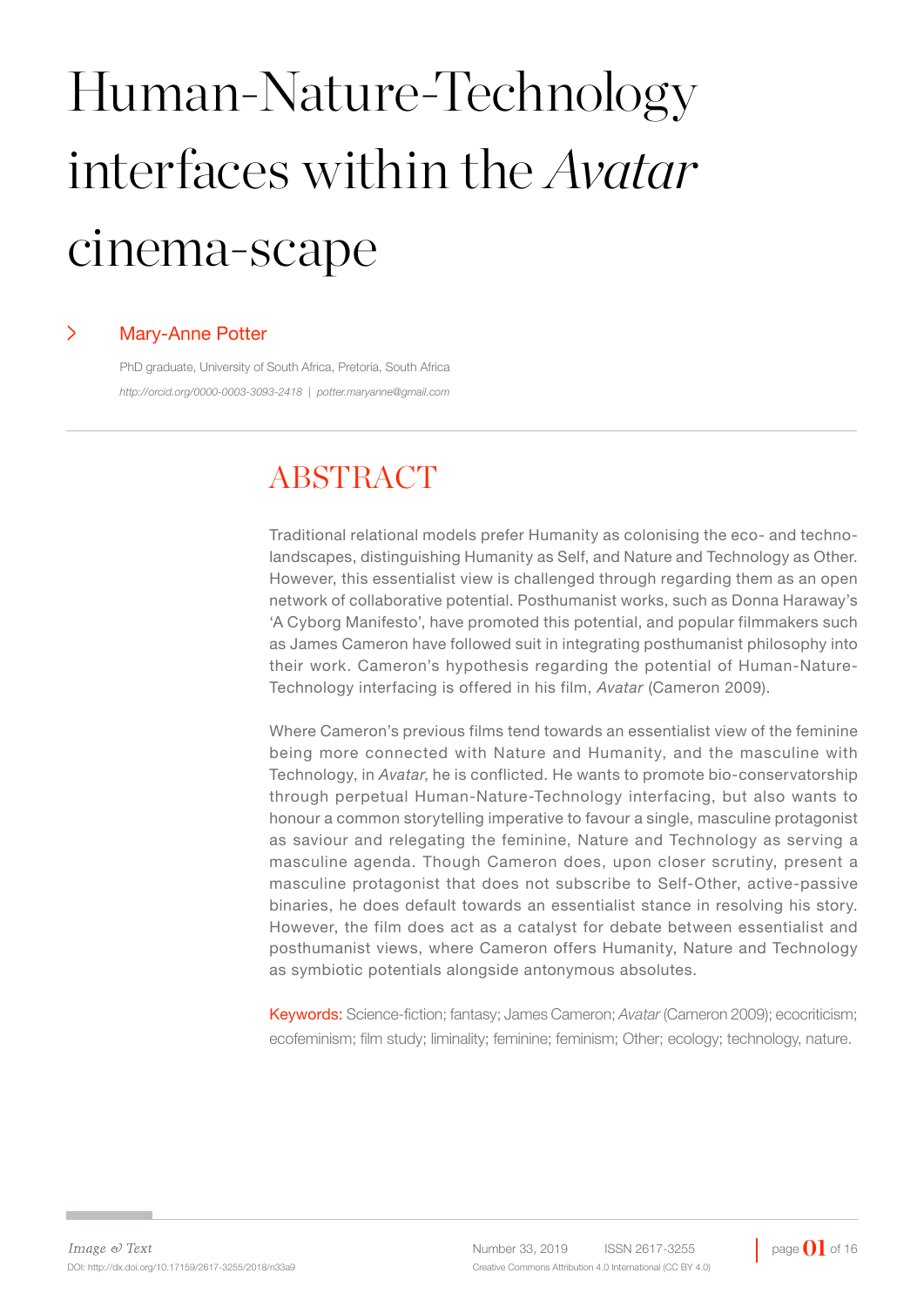# Introduction

Orson Scott Card (1990:4) simplistically distinguished fantasy from science fiction by noting the inclusion of forests in the former and rivets in the latter. This distinction is inherently flawed because the boundaries that distinguish science fiction from fantasy are not as exclusively defined. Technology and Nature, once regarded as antonymous in general, have the potential within, for example, the emerging science-fantasy genre to exist in symbiosis with each other because the Human imagination has the potential to perpetually engage or interface with both Nature and Technology simultaneously. The influence of Donna Haraway's 'A Cyborg Manifesto' on such popular sciencefantasy filmmakers as James Cameron suggests that what is being engaged with is a more complex worldview of the collaborative potential between Nature, Technology and Humanity<sup>1</sup> – one that dissolves distinctive boundaries between each.

Using Cameron's *Avatar* (2009) as an example, I unpack the complexities of this human ecological and technological interfacing to determine to what degree Cameron challenges the boundaries between Humanity, Nature and Technology through specific relational paradigms. I also show how he extends this relationship to the audience's experience of Pandora as a cinematic eco-scape, mediated by the technology of cinema screen and space. Ecocritical, phenomenological, film and liminal theory inform my approach to the current debate regarding the call to bio-conservatorship. These theoretical approaches are also used to show how the exploitation of the environment and technology for human socio-political and economic purposes results in an unmaking of a potentially beneficial Human-Nature-Technology symbiosis.

# Relational In-between-ness and the Human-Human Paradigm of the Cinema Experience

Humans simultaneously occupy a mediatory position in relation to Nature and Technology, while also having unique and separate modes of engagement with each. Though such a statement is infused with anthropocentric tendencies because it places Humans as a relational common denominator – thereby prioritising Humans as central or hierarchically superior – conversely, what is also proposed by Humanity's relational location is a responsibility towards maintaining a less hierarchical dynamic between itself, Nature and Technology. Gilles Deleuze and Félix Guattari, in their work *A Thousand Plateaus: Capitalism and Schizophrenia* (1980), characterise this more collaborative model as rhizomatic, describing it as 'open and connectable in all of its dimensions' (Deleuze & Guattari 2004:13). The call to destabilise traditional notions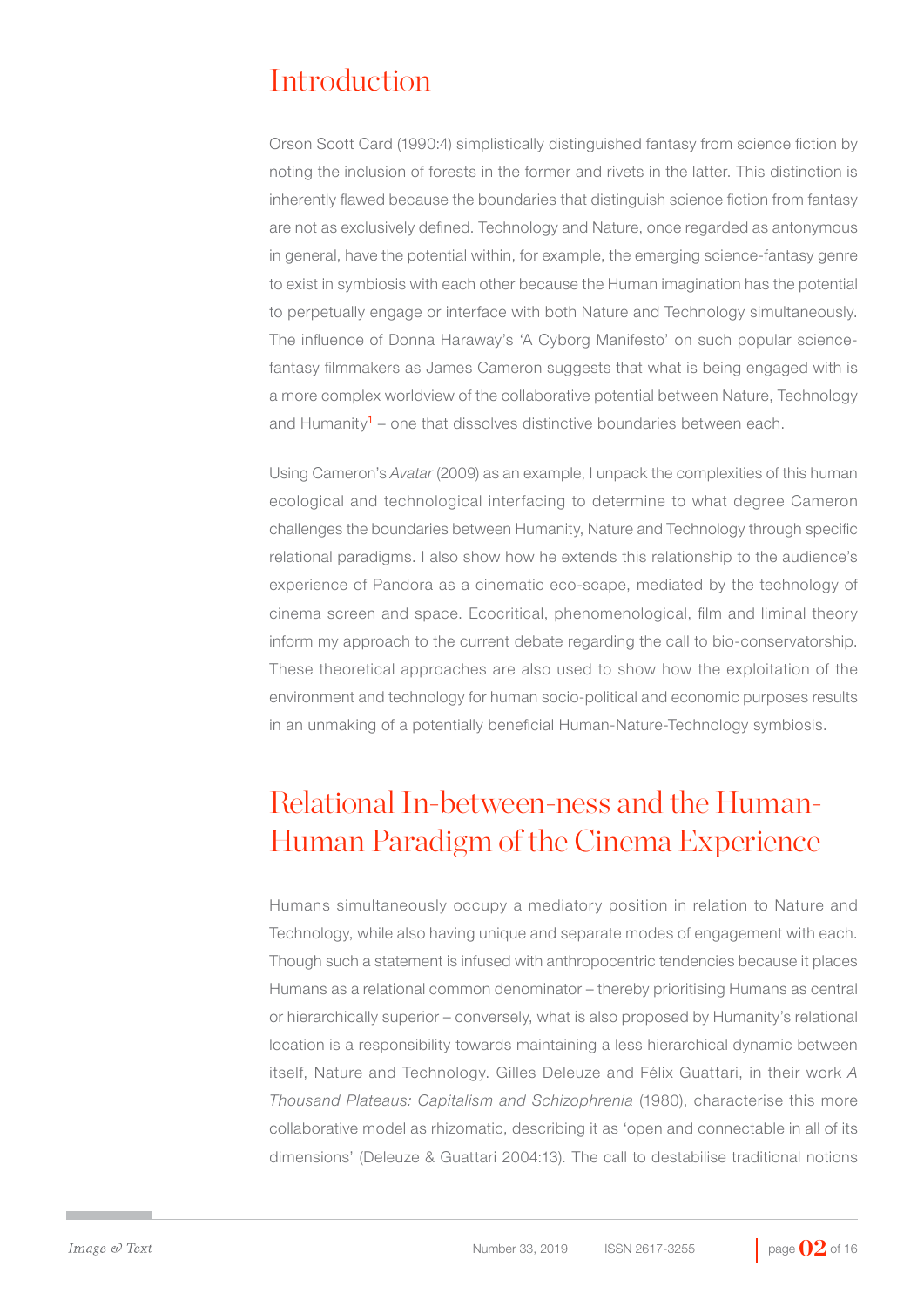of Human superiority suspends hierarchy, and draws this triadic relational paradigm towards a state that can be best described as liminal.

To explore how theories of liminality may be transcribed within this analysis, we must first consider the contributions of Arnold van Gennep and Victor Turner in defining the characteristics of this state. Their anthropological studies concerning the rites of passage, and the various phases of transition therein, acknowledges the liminal state as a threshold that synchronises past and future states of being. Van Gennep describes this synchronous space of suspended states as a 'neutral zone [that] shrinks progressively till it ceases to exist except as a simple stone, a beam or a threshold' (Van Gennep 1960:19). While Van Gennep focalises the synchronicity, Turner (1991:95) distinguishes the liminal state as 'necessarily ambiguous'.

In applying these characteristics to the relational dynamic between Humanity, Nature and Technology, the expectation of a hierarchical ordering, based on anthropocentric precedence, needs to be reconsidered. To approach inter-relationships from a liminal perspective not only aligns with Deleuze and Guattari's rhizomatic model, but also with a decolonising paradigm: where each aspect of the social organisation is included in a perpetual, ahistorical dialogue. The application of this approach to ahistorical interactions is not restricted to anthropological considerations, but has also been applied in, for example, postcolonial considerations of cultural hybridity as a 'Third Space' (Bhabha 1994:208) that destabilises the absolute influence of the coloniser.

I propose, here, that Humanity, Nature and Technology are capable of existing within the 'Third Space' (Bhabha 1994:208), as a hypothetical liminal hybrid construct, which is why the cinematic medium is best suited to propose such an inter-relationship. It is, in itself, a liminal forum for generating the ideological hypotheses. Laura Mulvey (1975) states, in her seminal work 'Visual Pleasure and Narrative Cinema', that the cinema screen acts as a liminal artefact that mediates the human experience of selfimage relating to the projected image. She particularly draws on the work of Jacques Lacan to describe this, but also highlights that human interaction with the projected image destabilises Humanity's hierarchical ordering of Self and Other. The Self experiencing the projected image as Other prompts a reconfiguring of this relationship. This is because the recognition of the Self in the Other may also be considered a misrecognition. The alignment of recognition to misrecognition draws and suspends the binary within a liminal space. She writes:

> [I]t is an image that constitutes the matrix of the imaginary, of recognition/ misrecognition and identification, and hence of the first articulation of the 'I,' of subjectivity…. [T]he cinema has structures of fascination strong enough to allow temporary loss of ego while simultaneously reinforcing

Number 33, 2019 **ISSN 2617-3255** page **03** of 16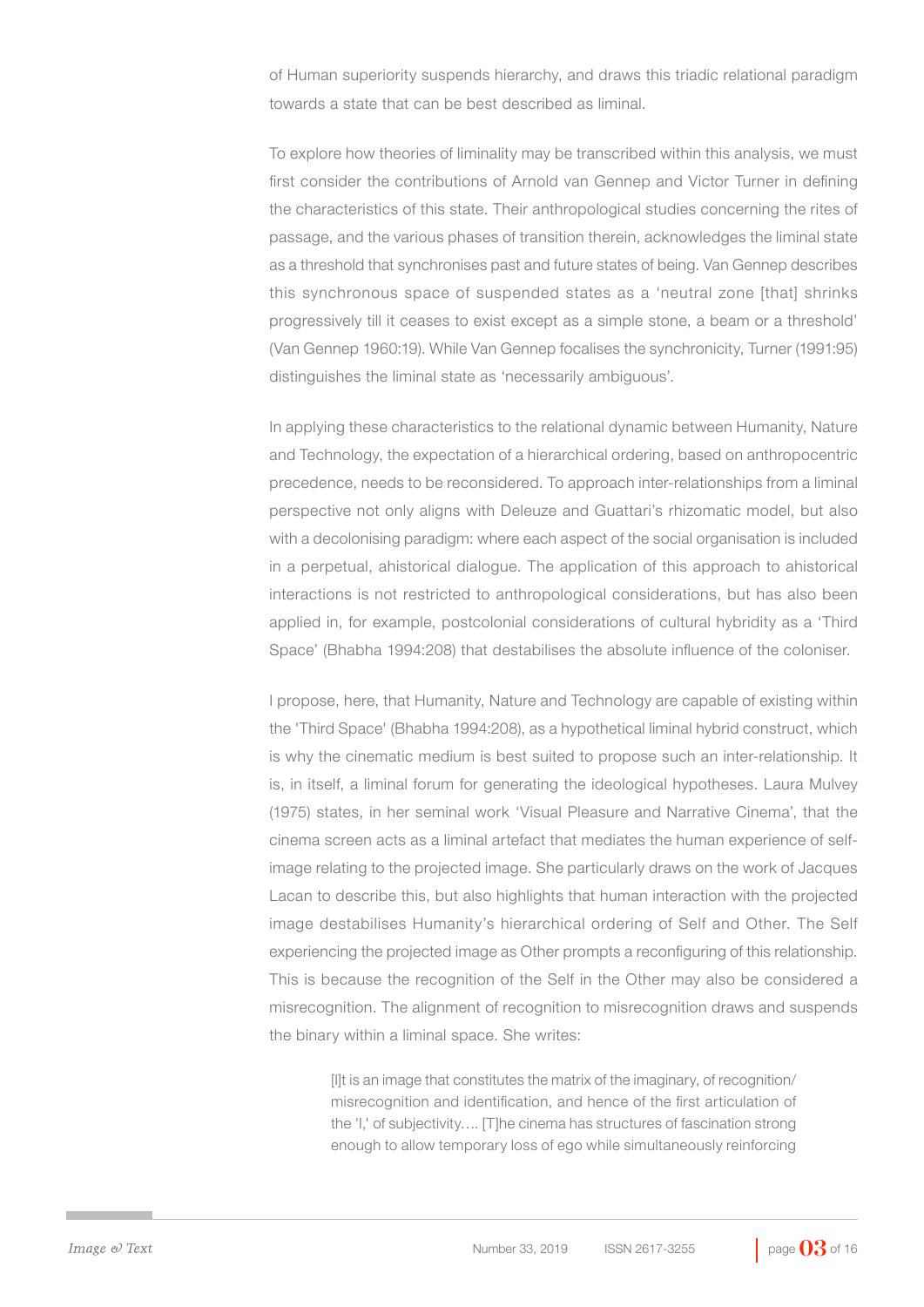the ego. The sense of forgetting the world as the ego has subsequently come to perceive it… is nostalgically reminiscent of that pre-subjective moment of image recognition (Mulvey 1999:836).

This misrecognition and insertion of individual audience members into the sciencefantasy worlds that are projected on the screen, relies on establishing an environment that is as familiar as it is strange so that one feels simultaneously at ease because the projected world is *like* the real, and aware that the projected world is an unfamiliar or alien world. A simultaneity of multiple images of Self and Other are therefore engaged in dialogue with each other, and the projected image becomes the self-image. Extending this to the awareness of landscape cues, the projected computer-generated (CGI) landscapes within science-fantasy films are often as familiar as they are strange. And so, the cinema space offers an opportunity to explore the dynamic of both Humanity as surveyors of the projected image, Humanity as the surveyed projected image, and their interactions with Nature and Technology.

However, in order to explore the potential of this within the science-fantasy film genre, three key binary relationships must first be considered in their potential within this genre: the relationship between Humanity and Nature; the relationship between Humanity and Technology; and the relationship between Nature and Technology.

#### The Human-Nature Paradigm

Historically, Humanity has positioned itself as hierarchically superior to Nature. Western orthodoxy has certainly perpetuated this myth through, for example, the Biblical imperative to 'fill the earth and subdue it' (NIV 1991 Gen. 1:28).

Within science-fantasy literature and film, Nature has predominantly served as setting for Human or Humanoid journeys: a context for the Campbellian-inspired; 'monomyth' (Campbell 2004:28). Certainly J.R.R. Tolkien was eager to exploit this in both *The Hobbit* and *The Lord of the Rings*. Despite his declaration, in a letter to the Editor of the *Daily Telegraph*, dated 30 June 1972, that he '*ftakes*] the part of trees as against all their enemies' (Tolkien 2000:419) – identifying these enemies as being both Human and machine – he tends towards preferring anthropocentric dominance. Though the presence of, for example, a Green Man-type figure in the form of Treebeard would seem to affirm his epistolary endorsement of the protection and conservation of Nature, Treebeard is first identified as 'Man-like' (Tolkien 2001:452), and so his anthropomorphised form is preferred in its likeness to the Human through which his mastery of Nature is established.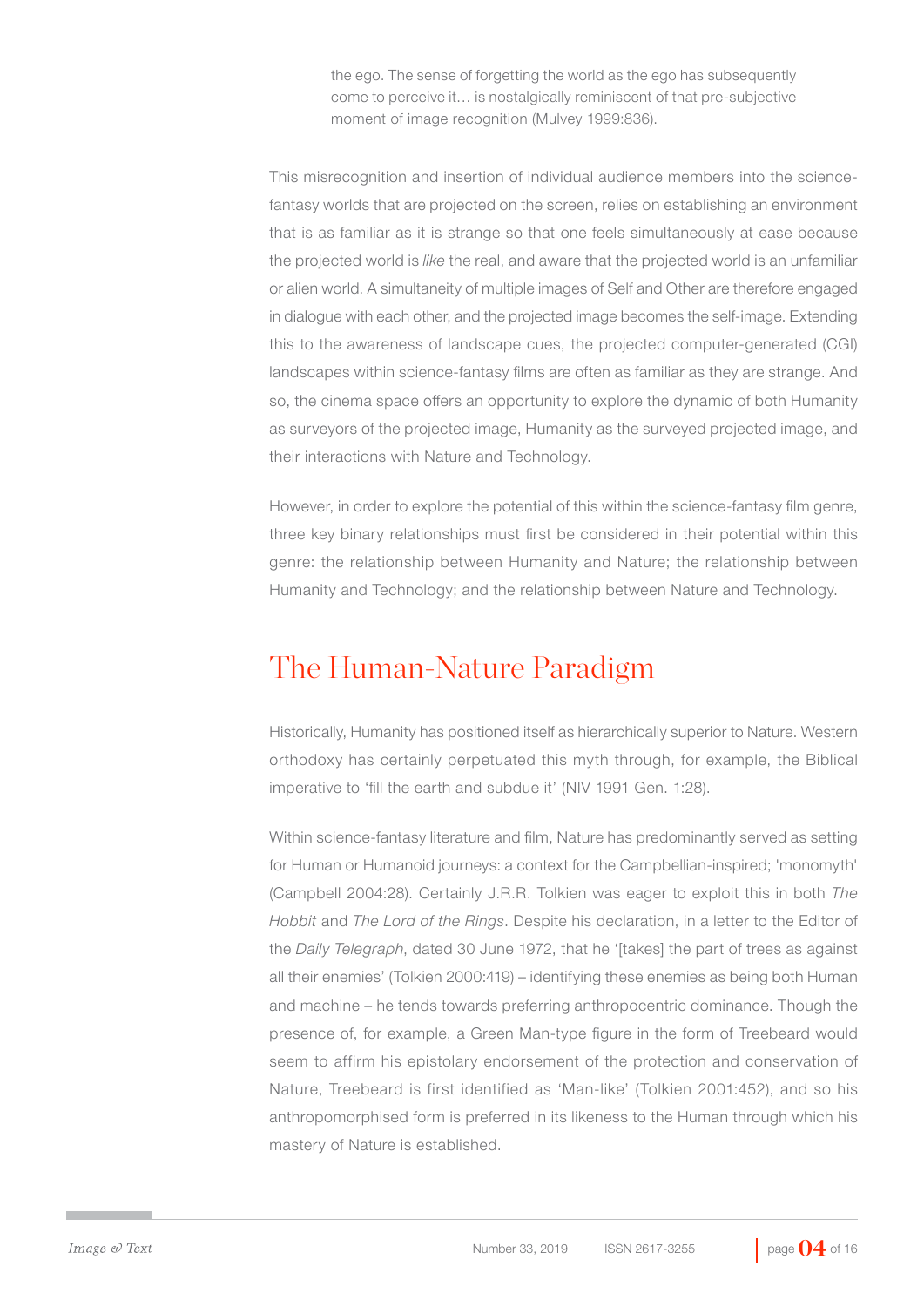This Human-over-Nature hierarchical precedent tends to dominate both fantasy and science fiction genres in the twentieth century. However, this preference for Human mastery extends to other fields and disciplines. For example, within the field of environmental ethics, Bourdeau (2003:9) observes the following with regards to the impact of man's [sic] dominance over Nature as creating a more clearly-defined distinction between and isolation from each other:

> Nature can be seen as beautiful and harmonious but it also inspires fear in man who has had to fight it in order to survive. Now, nature is threatened by man who has become detached from it. Technology has endowed humans with the power of a major geological agency, which may act on a continental or even planetary scale (e.g. acid rain, photochemical smog, radioactive contamination, stratospheric ozone depletion, climate change).

> These man-made environmental problems cannot all be solved by technology alone. Changes in human behaviour are necessary, hence the need for codes of conduct based on the ethics of the environment. The relationship between man and nature must be reconsidered.

The universal hostility with which Humanity encounters and seeks to control Nature is often represented in a heightened form within literary and cinematic fantasy and science fiction worlds. Though, as with Cameron's *Avatar* (2009), Humanity or Humanoid beings are identified as being the cause of environmental crisis or the threat of planetary extinction, there is an equally anthropocentric counter-voice that proposes a solution. In his paper, 'A Folklore of Hope: Storytelling for a Reenchanted World', Craig Chalquist (2018) refers to the sources that seek to provoke change on a profound level as being 'Enchantivists', and describes them as follows:

> Enchantivists speak of "transmutation" because "transformation," a popular but vague word, can refer to surface change: putting on a hat to transform our appearance, for example. By contrast, transmutation refers to deep, alchemical, lasting change; for the big problems in life are not worked through, but outgrown.

Cameron adopts the role of 'Enchantivist' as writer and director of *Avatar* (2009), intentionally directing the film's purpose towards transmutation: symbolically representing this call through the transmutation of Jake Sully from paralysed Human to his hybrid Human-N'avi form. This transmutation, though initiated by Technology, is completed by Nature itself. Here, Cameron is drawing on an intrinsic desire within Humanity's 'collective unconscious' (Jung 1964:153) to return to the 'monomyth' (Campbell 2004:28) as a narrative space within which Humanity and Nature function in balance with each other: what Morris Berman (1981:23) identifies as a 'reenchantment'.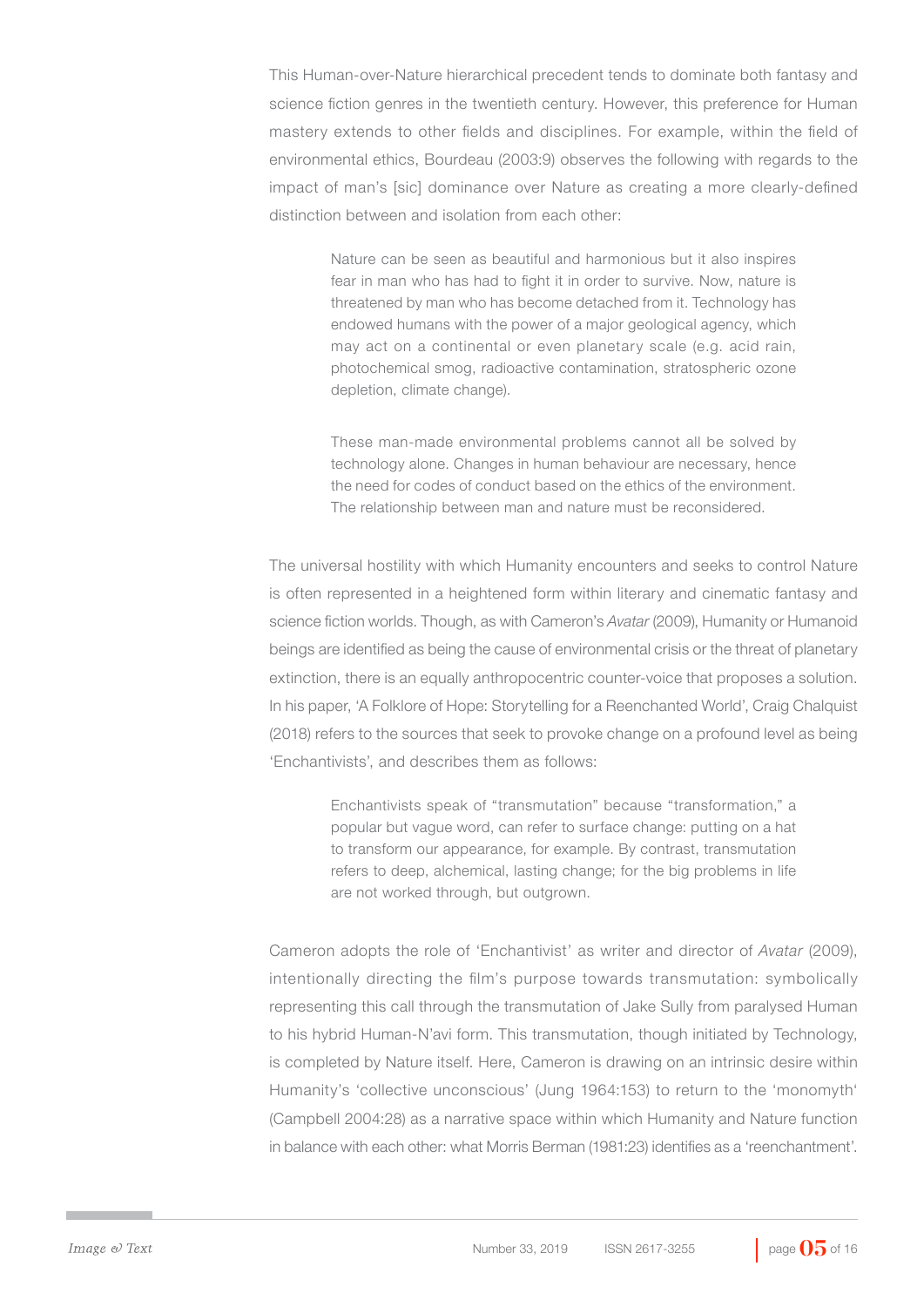He describes the intrinsic historical and mythological Human-Nature relationship, and necessity to revivify it, as follows:

> For more than 99 percent of human history, the world was enchanted and man saw himself as an integral part of it. The complete reversal of this perception in a mere four hundred years or so has destroyed the continuity of the human experience and the integrity of the human psyche. It has very nearly wrecked the planet as well. The only hope, or so it seems to me, lies in a reenchantment of the world (Berman 1981:23).

Based on this need, as identified by Berman, for Humanity and Nature to reconnect on a profound level in order to restore 'the continuity of the human experience and the integrity of the human psyche' (Berman 1981:23), the surge in popularity of the fantasy film genre, as predominantly derived from myth, would seem to indicate that a pull towards 'reenchantment' (Berman 1981:23) is being experienced. Therefore, the role of the 'Enchantivist' in the form of highly creative eco-filmmakers, in reawakening their audience's imagination in exploring the possibilities of the Human-Nature relationship, is vital.

The result, as with Jake Sully in *Avatar* (2009), is the embracing of a transmutation, of reenchantment, and the desire for Culture, as Human-derived, to become, what Karen Barad (2006) calls, entangled with Nature. Barad (2006:136) promotes this posthumanist view in stating the following:

> Posthumanism does not attribute the source of all change to culture, denying nature any sense of agency or historicity. In fact, it refuses the idea of a natural (or, for that matter, a purely cultural) division between nature and culture, calling for an accounting of how this boundary is actively configured and reconfigured. Posthumanism does not presume that man is the measure of all things.

In *Avatar*, this entanglement between Humanity and Nature is symbolically represented by the N'avi Home Tree and Tree of Souls. These two trees act as arboreal totems that integrate Human or Humanoid experience within Nature as part of, but never dominating, the diversity of experience and influence.

The structure of the N'avi Home Tree proposes an intrinsic relationship between the N'avi as a Culture and the tree as their natural home. Art director and concept artist, Seth Engstrom, developed the look and structure of this tree to reflect this relationship. Though it is equivalent in size and scope to a mythological Tree of Life or Arbor Vitae, it also bears a striking likeness to an African Acacia tree. Nadia Julien (2012) observes that the Acacia tree is symbolically associated with 'rebirth' and 'immortality in Nature'.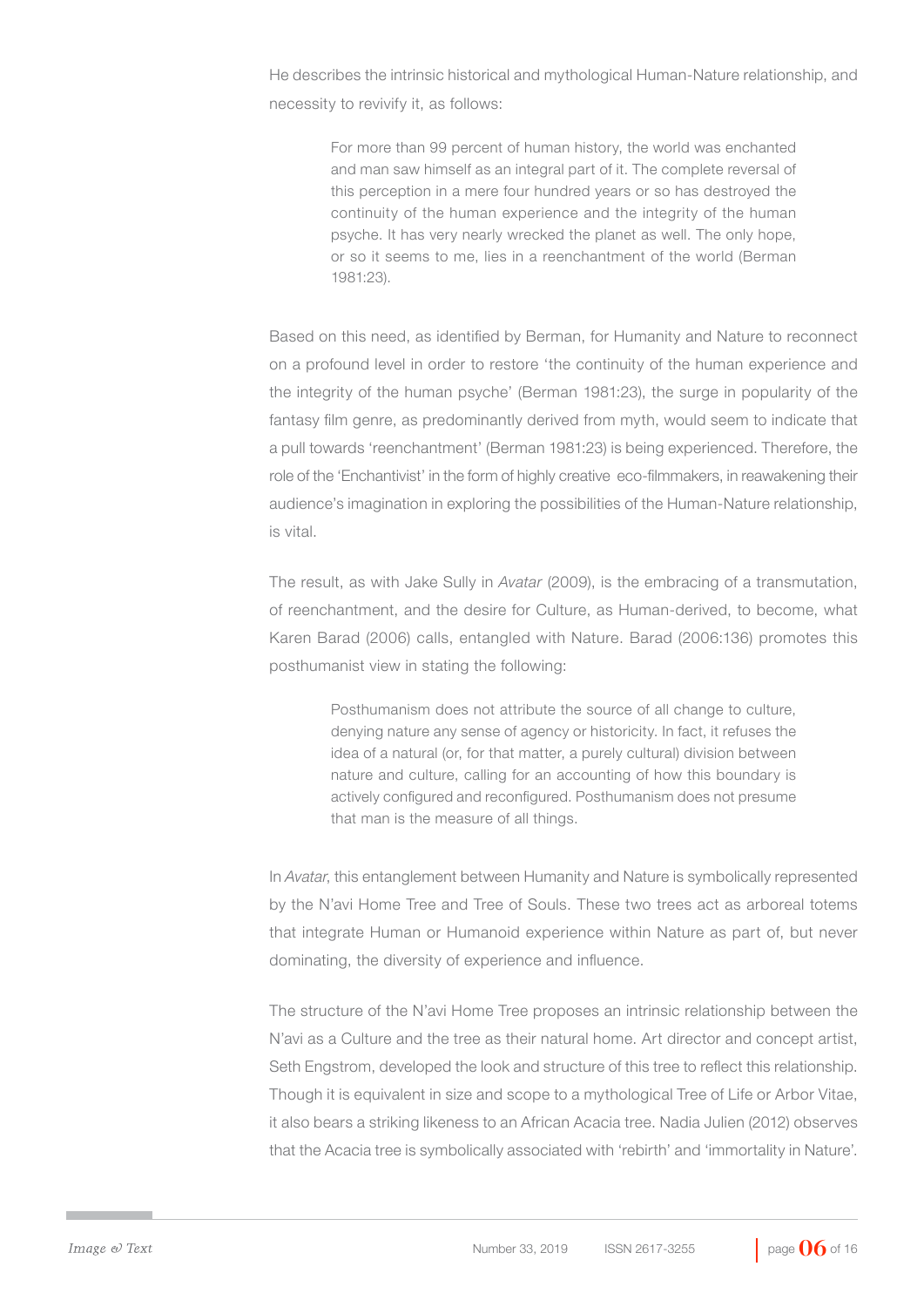The N'avi Home Tree is, therefore, articulated by Cameron as a decolonised Naturebound home that does not stand as peripheral or Other, but is reclaimed as a vital ecological space.<sup>2</sup> Engstrom further inserts, as intertwined within the tree's structure, a DNA-like interior staircase that winds its way up the internal structure of the trunk. This is a fundamental artistic rendering of a fundamental molecular Human-Nature entanglement. Though Nature is plural in how multiple deviations in genus and phylum are manifest within it, Nature also contains a singular common and synchronising element that is characteristic of all living beings: DNA. The Home Tree is, therefore, a symbol of the manifest nature of life, and the common foundation upon which existence of all living beings is manifest.

The Tree of Souls carries this relationship into the metaphysical considerations of how this connection is maintained beyond mortality. The representation of this tree as a Willow is significant in that this tree, like the Acacia tree, is also symbolically associated with 'immortality' (Julien 2012). With both the Home Tree and the Tree of Souls having equal symbolic value, there is a sense of drawing the Human–Nature relationship promoted within the physical world into the more abstract notions of the afterlife. In fact, Cameron, in the Tree of Souls, proposes that there is no afterlife in its literal sense: that all life is perpetually connecting with itself, with these two trees acting as conduits for this connection. This is most profoundly expressed by the character Neytiri and her explanation of the feminine deity, Eywa:

> Neytiri: Our great mother does not take sides, Jake; she protects only the balance of life (Cameron 2009).

This balance, coupled with Neytiri's explanation that Eywa is 'made up of all living things' (Cameron 2009) offers a pantheistic collaboration between Human or Humanoid beings and Nature herself. Though Eywa proffers herself as source, she is also represented in all beings, thereby giving all beings the same sacred fire of divinity that informs various cultural mythologies, most notably the ancient Greeks and their veneration of the Earth Mother, Gaia.

#### The Human–Technology Paradigm

While I have spoken of the Human–Nature relationship and how reenchantment would seek to re-establish this relationship, in identifying Cameron's film as science-fantasy, the aspects of science fiction that inform this genre would seek to disengage Humanity from Nature through the intervention of Technology.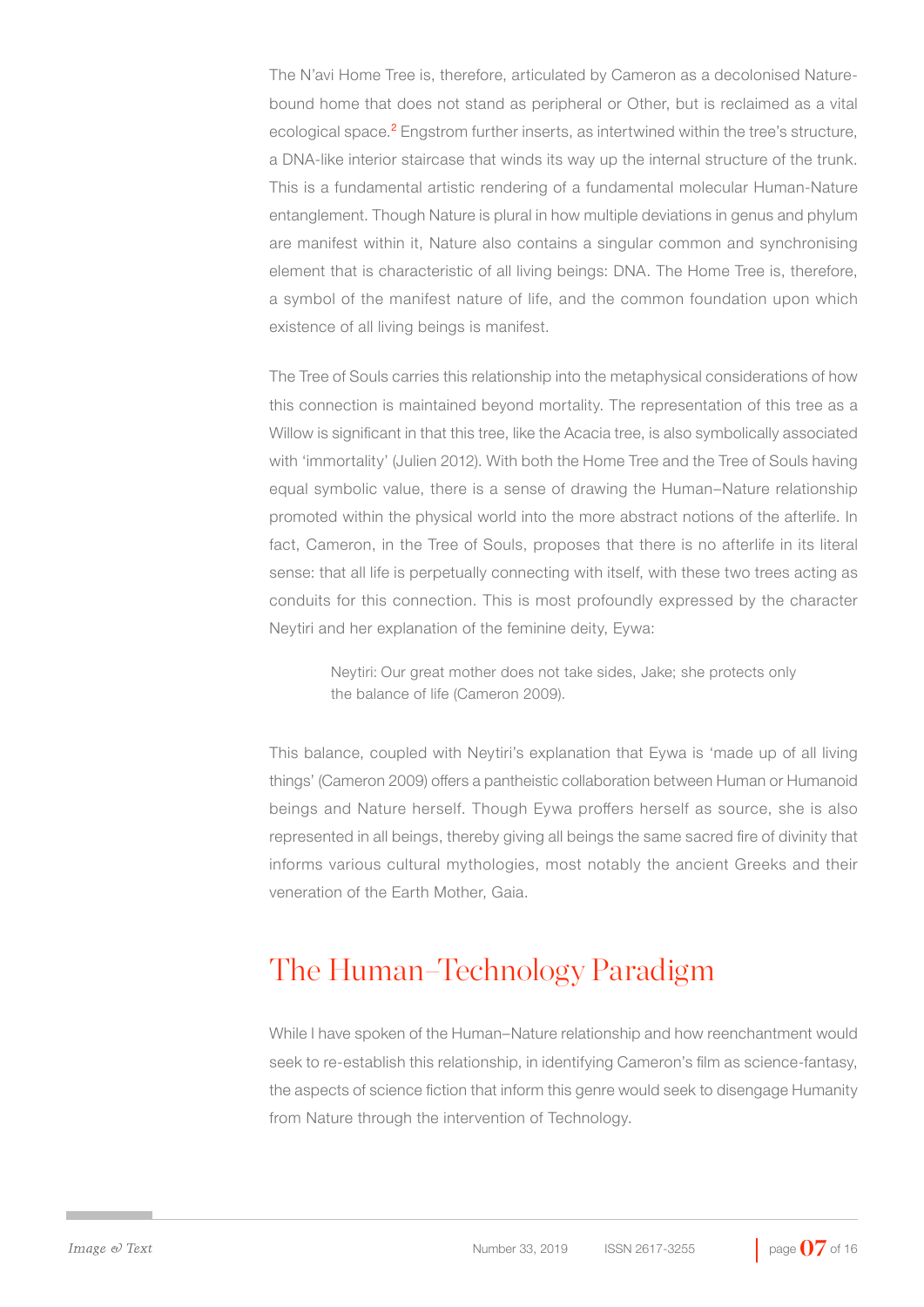Human engagement with Technology is simultaneously motivated by practical and ego needs. The Industrial Revolution disengaged Humanity from the pastoral setting that promoted a more balanced relationship between Humanity and Nature, and directed Human ambition towards mechanised and urbanised settings. These settings required a more concrete assertion of Human authority over their environment and a new definition of purpose in relation to function within a technologically evolving world. As Albert Edward Musson and Eric Robinson (1989:2) assert: 'Human activities are affected by the way in which human beings contemplate their own behaviour'.

Where the reawakening of fantasy literature in the popular imagination of the nineteenth century attempted to counter the corruptive effect of Humanity's technological mastery over their universe, science fiction sought to draw Humanity deeper within the complexities of the circuitry that would eventually become the synapses of a humanforged artificial intelligence in the twentieth and twenty-first centuries. And so, in relation to Humanity's authority, Nature was no longer the only Other – Technology had been effectively mastered by Human will and represented a new Other. It is no coincidence that Technology as perceived Other is represented by the character Grace, the feminine sociocultural and sociohistorical Human Other.

Moreover, Grace's investment in Technology as an enabling mechanism for her interaction with the N'avi, requires the viewer to accept her relationship with Technology as establishing the Other as hybrid. Within the mythopoeic landscape of Cameron's *Avatar* (2009), the hybrid manifests as cyborg in the most faithful sense of Haraway's description thereof, but less invasive or obvious as Cameron's cybernetic assassin in the *Terminator* franchise (Cameron 1984-2015).<sup>3</sup> Haraway (2016:5-6) writes:

> A cyborg is a cybernetic organism, a hybrid of machine and organism, a creature of social reality as well as a creature of fiction. Social reality is lived social relations, our most important political construction, a world-changing fiction ... Liberation rests on the construction of the consciousness, the imaginative apprehension, of oppression, and so of possibility. The cyborg is a matter of fiction and lived experience that changes what counts as women's experience in the late twentieth century. This is a struggle over life and death, but the boundary between science fiction and social reality is an optical illusion.

Haraway points to the conflicting binary that is inherent to the cyborg's existence: being simultaneously free but oppressed; real but illusive. This is also true of the science that forges the relationship between Human and Technology. As physicist Heinrich Rohrer (2013) observes: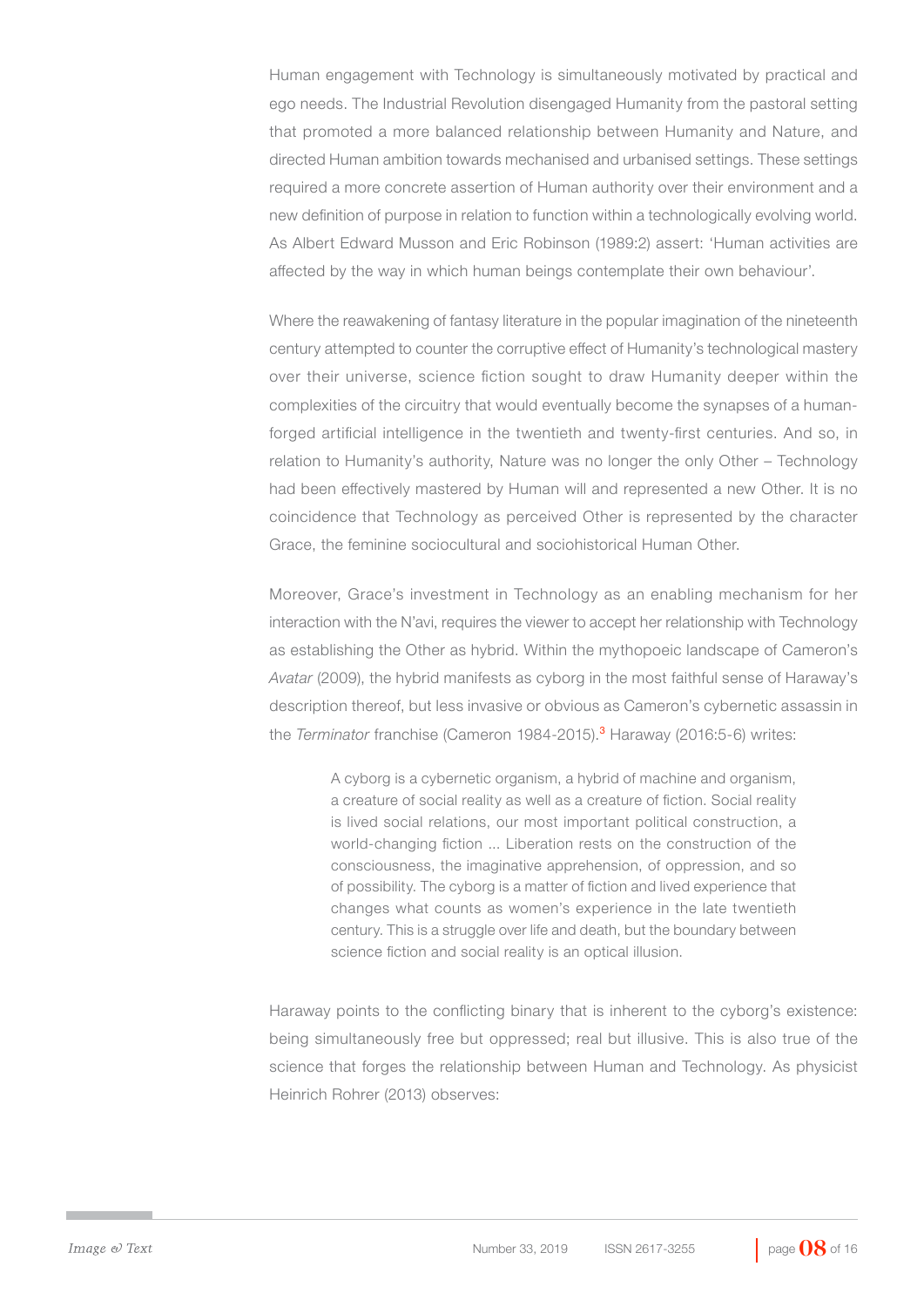Science means constantly walking a tightrope between blind faith and curiosity; between expertise and creativity; between bias and openness; between experience and epiphany; between ambition and passion; and between arrogance and conviction – in short, between an old today and a new tomorrow.

This innate empirical dichotomy that both Haraway and Rohrer refer to in relation to the cyborg and science respectively destabilises patriarchal notions of the material absoluteness of knowledge as promoting an absolute, self-serving action, and pulls it towards a suspended state where knowing and not-knowing are in simultaneous engagement. To have one binary co-exist in perpetuality draws towards it the possibility of other binary co-existences. Therefore, the avatar, the animal that is born of the Human consciousness interfacing with the Technology cocoon, exists in an in-between state: its own physical form interfacing with the Other in such a way as to make the two constituent parts indiscernible from each other. Haraway (2016:11) refers to this as 'a pleasurably tight coupling', 'where the boundary between human and animal is transgressed', and this description is very much akin to Barad's (2006) 'entanglement'. In this way, Human–Technology interfacing, much like Human–Nature interfacing, becomes an organic whole. The viewer experiences this and invests in it as truth when presented with Grace and Jake in both their Human and Avatar forms. However, both Human and Technology initially serve patriarchal capitalist interests. They are, as Haraway (2016:9) intimates, 'the illegitimate offspring of militarism and patriarchal capitalism, not to mention state socialism'. And so, the Avatar provides Grace and Jake with a means of liberating themselves from this order.

Though I am cognisant that Jake's journey constitutes the primary mythological arc of *Avatar* (2009) – his masculinity motivating his ability to save the predominantly feminine-driven N'avi culture – his physical disability initially casts him as Other: an incomplete Human form. For Jake, to engage with Technology as Other does not follow the predictable outcome of doubly Othering him. The effect of technological interfacing has quite the opposite effect. Human–Technology interfacing transforms Jake into a hybrid, cyborg Self, and a mythological hero. Therein lies Cameron's critical departure from Haraway's work. Cameron does achieve the distinction between a machine, the Avatar, as 'disturbingly lively', and Jake's Human form as 'frighteningly inert', as proposed by Haraway (2016:11), and entangles this active-passive binary within a single protagonist, thereby destabilising it and allowing for a momentary '*pleasure* in the confusion of boundaries and for *responsibility* in their construction' (Haraway 2016:7; emphasis in original). However, Cameron is less willing to remain within a hybridised state of doubleconsciousness, or to relinquish an absolute sense of the masculine within the cyborg. Elevating Jake to the status of hero requires the relinquishing of the label of Other. This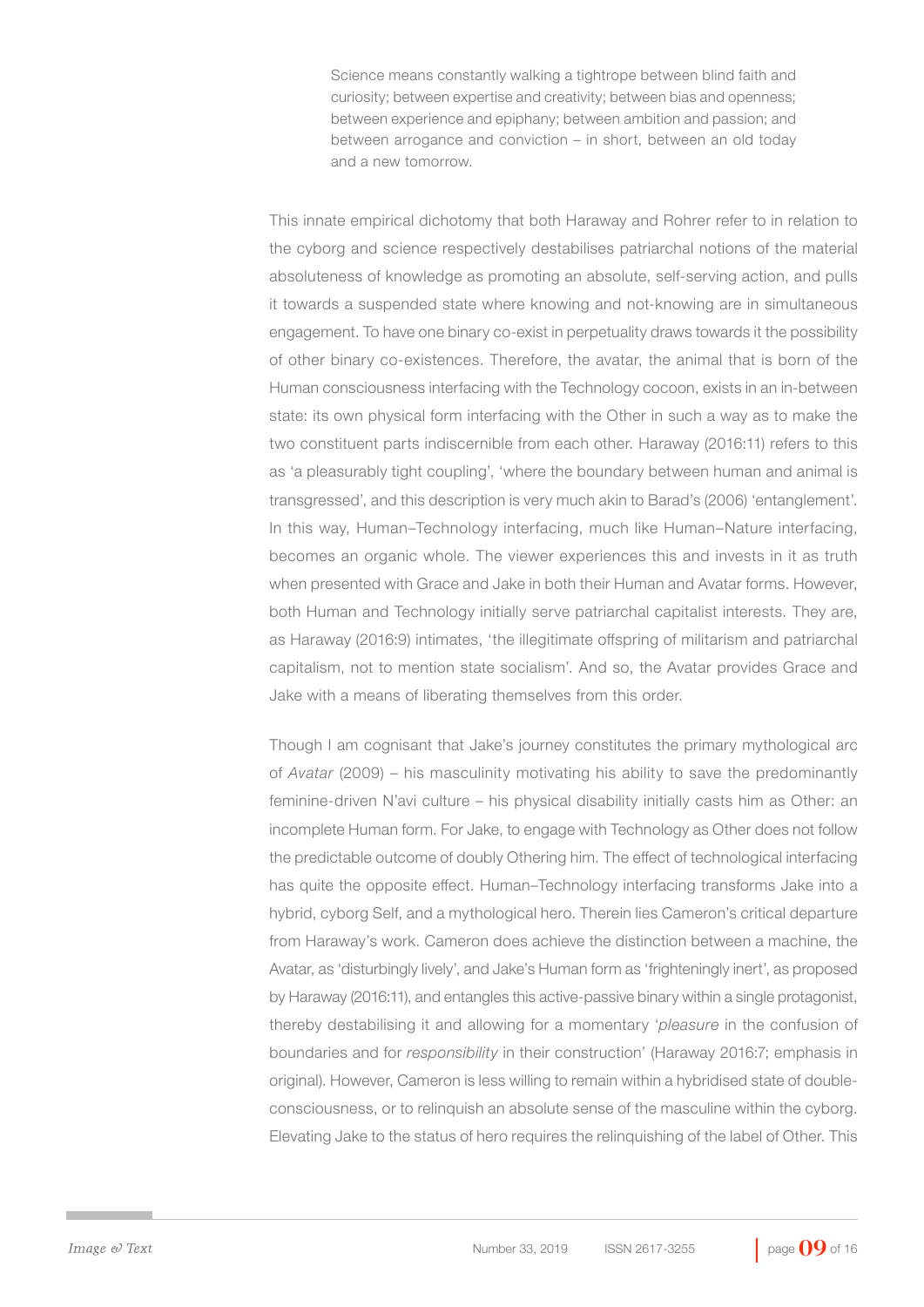is physically enacted at the end of the film, when he casts of his Human form as bound to Technology – and, therefore, to the label of Other – and completely enacts his integration into his Selfed Avatar. Jake *unbecomes* Human, and *becomes* N'avi. Though this is an essentialist reading that contradicts the posthumaist approach of my analysis, the representation of Jake as always being a masculine cyborg does subscribe to Cameron's previous essentialist stance in relation to the cyborg: specifically because the actor who plays Jake Sully, Sam Worthington, was previously cast as a Terminator in *Terminator Salvation* (Cameron 2009).

Though Haraway's essay is considered to be outdated in respect of its scholarship, there appears to be an enduring cult fascination with this work, evident in the nuanced homages in visual culture. Cameron seems to be the most prolific devotee of the cyborg. However, his initial work does point to an essentialist stance in relation to cyborg representation that reinforces binaries rather than seeking to dissolve them. The *Terminator* (Cameron 1984-2015) film franchise promotes his particular hypothesis regarding the consequences of Human–Technology interfacing, and is predominantly driven by Human/Nature as feminine and Technology as masculine within this relationship. So it seems fitting that, in a film where the successful journey of the male protagonist initially relies on Human–Technology interfacing, the character of Grace, played by Sigourney Weaver, assumes a liminal position as scientific/Technology and feminine/Nature/Human intermediary. She is the interfacing Other that facilitates the masculine Human Self knowing himself as a Technological Other, and enabling an understanding of its experienced benefits and its potential threats. Granted, these potential threats are motivated by the greed of a corporate masculine Human Self, and Cameron directs us to Technology as being hard and unyielding under their influence. However, Technology becomes soft and fluid when its interconnectedness with Humans and Nature is facilitated, quite literally, by Grace – her name derived from Old French and Latin, and associated with '[divine] mercy, favour' (Skeat 2013:246). The irony of Grace is that, as a scientist, she is bound to Technology, but as a wise counsel to the central protagonist, Jake, she is connected to a divine Nature. The loss of Grace, and her assimilation into Eywa through death, may be read as a symbolic enactment of the potential for not only Human and Technology to interface, but for Nature to interface with Technology: a divine knowledge encountering a Human one.

#### The Nature–Technology Paradigm

As previously discussed, though Jake constitutes the narrative hero, I have highlighted the intrinsic influence of the feminine in Cameron's *Avatar* (2009). Though more subtle in its influences on filmic audiences, the presence of the feminine manifests in relation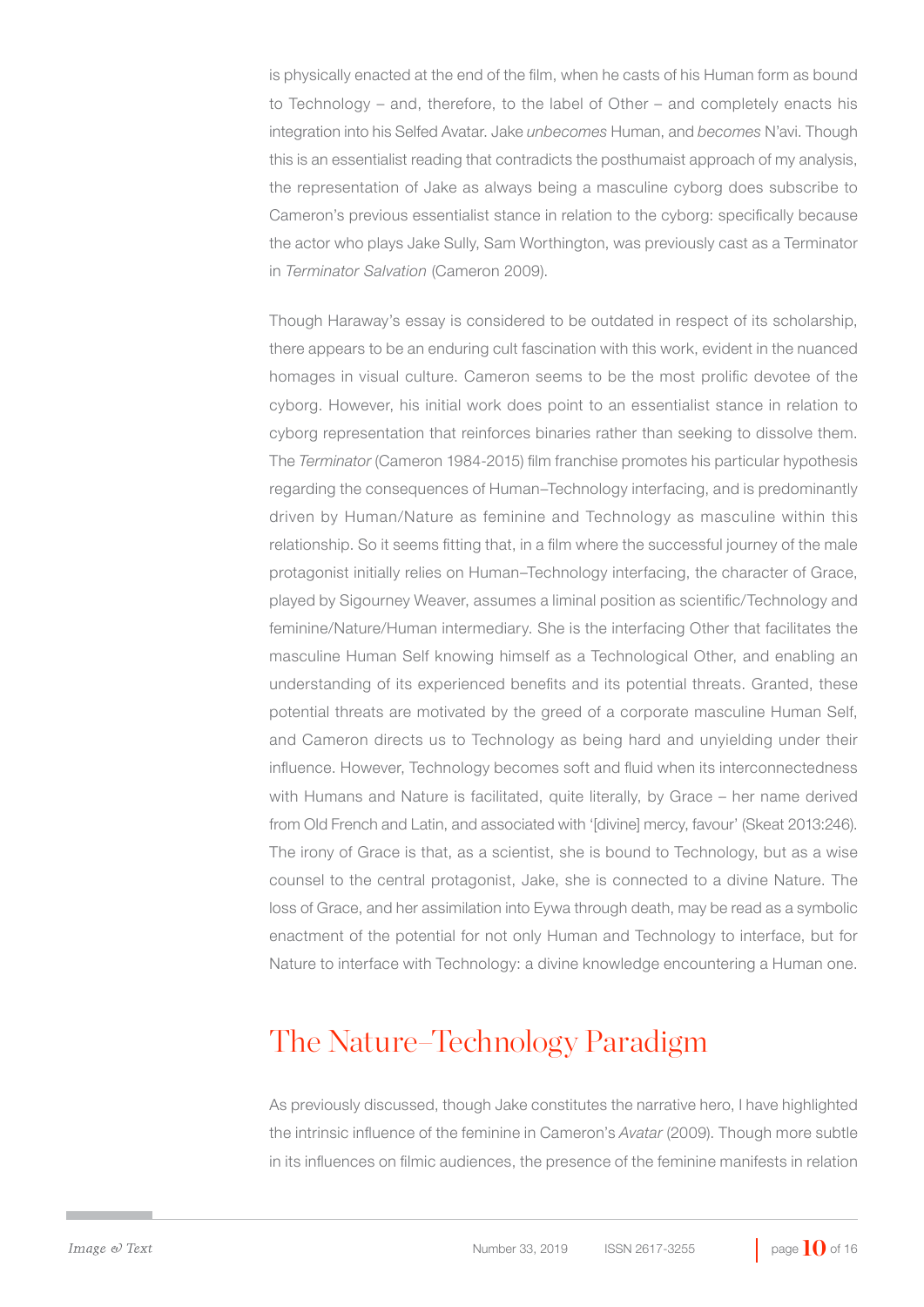to Human, Technology, and Nature. In discussing how Nature interfaces with Technology here, I wish to include the divine as part of Nature, because Eywa, the central divinity of Pandora, establishes her authority through Nature as her creation. In addition, the planet name, Pandora, plays to the mythological influence of women: Pandora being one of the most prolific in Ancient Greek lore.

As previously discussed, the character Grace facilitates the interfacing of Human and Technology, and destabilises the sense of absolute authority the former once had over the latter through the bioengineered form of the Avatar. However, Grace also facilitates another interfacing: that of herself as scientist, her Technology, and Eywa's divinity and her creation, Nature. Grace is the character who observes the interconnectedness of all beings, and this awareness is facilitated by her empirical gaze. However, as a mentor to Jake, she also demonstrates a maternal instinct. She is mother to those who use her Technology, much like Eywa is the mother to Nature.

The Nature the viewer encounters in the film is both familiar and Other. The biofluorescence of the forest adds to it being perceived as Other, but ethereal in its Otherness. And yet, there is a sense, to draw on Samuel Beckett's (1965:79) *Waiting for Godot* where Vladimir proclaims that 'all mankind is us', that Pandora is *all* Nature, whether we like it or not. The naming of the planet, therefore, seems very appropriate. Hesiod's account of Pandora explains her name as meaning 'she who is given all gifts' (cited in Scott Littleton 2005:1082). This planet is abundant in resources, and is home to all life. However, it is also home to the threat of exploitation of these resources.

The myth of Pandora, aspects of which are very well-known, initiates the exploration of the impact of the threat. The ancient Greek poet Hesiod (2018) describes the incident of Pandora's box as follows:

> But [Pandora] took off the great lid of the jar with her hands and scattered, all these and her thought caused sorrow and mischief to men. Only Hope remained therein an unbreakable home within under the rim of the great jar, and did not fly out at the door; for ere that, the lid of the jar stopped her, by the will of Aegis-holding Zeus who gathers the clouds. But the rest, countless plagues, wander amongst men; for earth is full of evils and the sea is full. Of themselves diseases come upon men continually by day and by night, bringing mischief to mortals…

The planet of Pandora, and its exploitation by the Resources Development Administration, seems to contrast the lore concerning its namesake. In Hesiod's account, Pandora, through her curiosity, causes disease and pestilence to be unleashed from the jar. She is the originator of strife and suffering. The Pandora in the film is not the originator of strife, but rather the victim of the exploitation she contains. For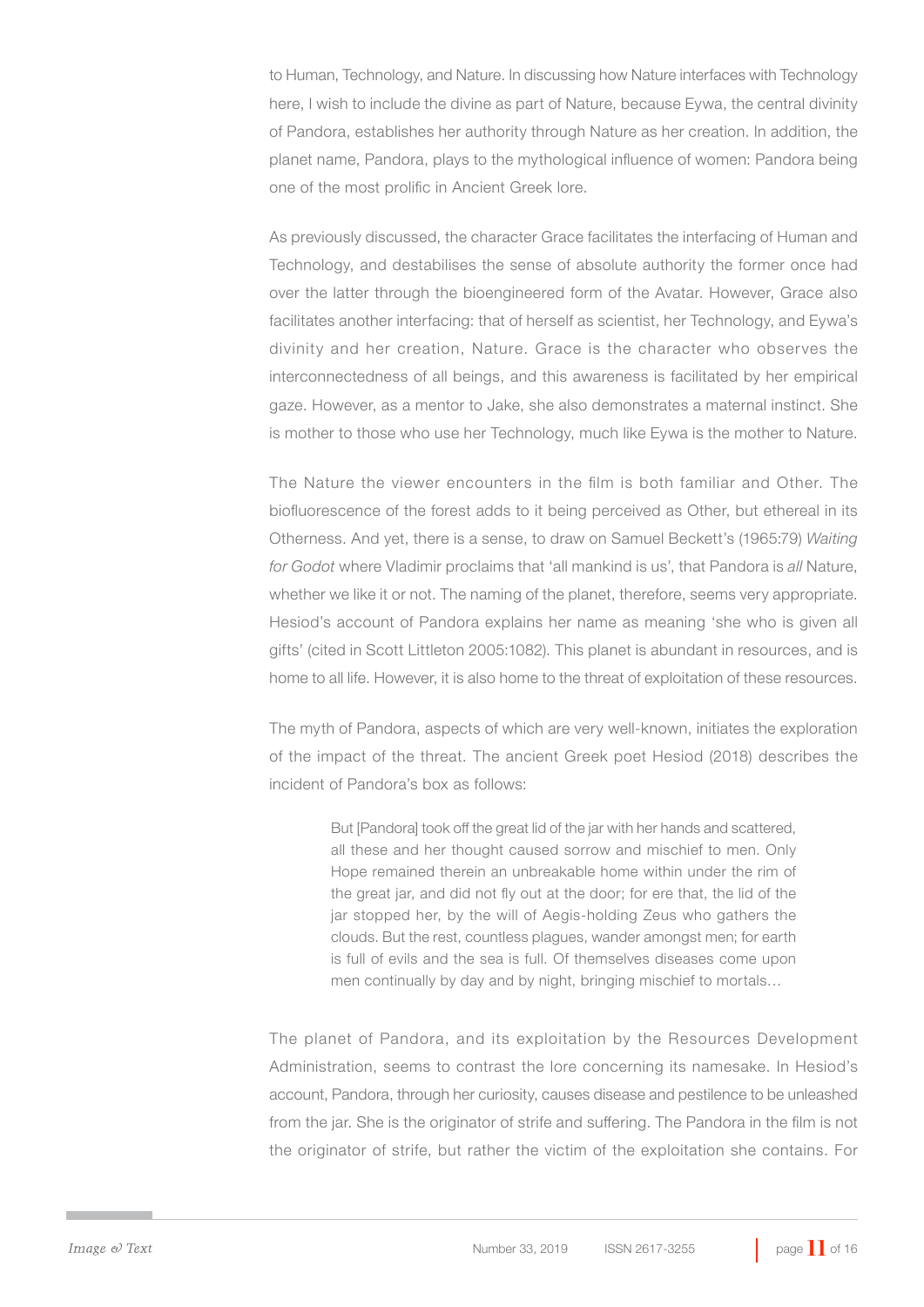Cameron to deviate from the obvious associations to Pandora suggests that he is purposefully offering a revision to typical assertions of Pandora's absolute complicity in the suffering of Mankind [sic]. There is a colonising aspect to Hesiod's version of the story which Cameron challenges, thereby creating a postcolonial counterpoint. The planet of Pandora is hostile to Humans because, from a Human perspective its poisonous atmosphere is perceived as a threat to the ambitions of capitalism. And yet Pandora is home to other species who thrive in its environment. It is this perception of the hostility of the planet's atmosphere that Technology responds to.

Technology is the means through which Nature, Pandora, is accessed and invaded. However, it is also the means through which it is explored and understood. The anthropocentric estimation of the value of Pandora as a resource to be conquered is dominated by the masculine perspective. The more eco-centric estimation of the value of Pandora, as a means of achieving understanding and integration, is dominated by the feminine perspective. Therefore, the use of Technology, when placed in the hands of the masculine and feminine respectively, functions differently. The war machines of the patriarchal order uproot, excavate and ultimately destroy. Jake seems to initially align with this approach to the environment of Pandora, and his first encounter with a predator called a 'thanator' – its name derived from the Greek *Thanatos* meaning 'death' (Beekes 2009:533) – convinces the viewer to read the environment as threatening. However, this is only a superficial reading, and Jake's true initiation into the environment and the N'avi is enacted through removing him from militarised Technology and exposing him to a Nature-derived truth. As he becomes more entangled (Barad 2006) in the workings of Nature, so too does Jake's relationship to Technology change. The pods that facilitate his consciousness being transferred to his Avatar become an educational tool that facilitates not only a greater awareness of Other, but a greater self-awareness. He defends the planet against the threat of a colonising, militarised Technology.

Grace understands that damaging a part of the ecosystem of Pandora damages the whole, and the destruction of the Home Tree becomes symbolic of the scar left by the war machines and the hostility with which Technology traditionally encounters Nature. And so, the Avatar not only stands as Haraway's posthuman cyborg, attempting to reconcile the two, but as a postcolonial product – being Bhabha's (1994:208) 'Third Space'. The relationship between Nature and Technology therefore relies on the perspective from which it is approached: whether binary or integrative. Haraway (2018:15) points to the significance of this realisation when she states:

> From one perspective, a cyborg world is about the final imposition of a grid of control on the planet, about the final abstraction embodied in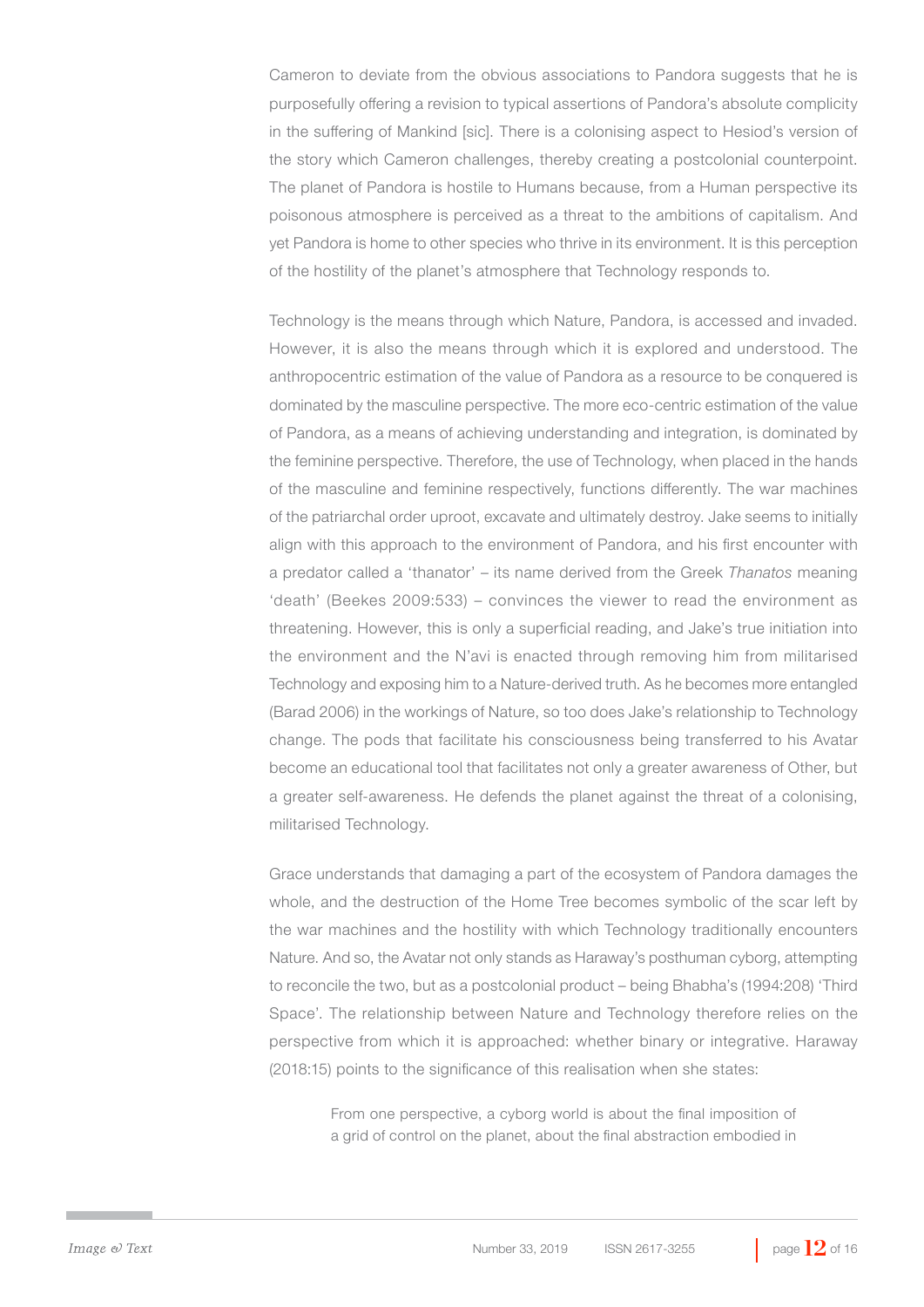a Star Wars apocalypse waged in the name of defense, about the final appropriation of women's bodies in a masculinist orgy of war (Sofia 1984). From another perspective, a cyborg world might be about lived social and bodily realities in which people are not afraid of their joint kinship with animals and machines, not afraid of permanently partial identities and contradictory standpoints.

This is where Nature and Technology find a kinship. They can both be misread as being outside of the Human system – Othered by Human ambition – or they can be embraced through the intervention of the posthuman, postcolonial 'Third Space' (Bhabha 1994:208).

### Conclusion

In formulating this triadic, integrative view of the relationship between Humans, Nature and Technology, we need to acknowledge our anthropocentric complicity in preferring the binary as justification for exploitation of either Technology or Nature. Within the science-fantasy world of *Avatar* (2009), there are rivets and trees, and what Cameron achieves in his allegory to the current climate crisis is to present all three aspects of the triad as equally capable of heroism and part of an interconnected system that possesses the potential to save the whole. As William Howarth (1996:77) observes, in his essay 'Some Principles of Ecocriticism': 'life speaks, communing through encoded streams of information that have direction and purpose, if we learn to translate the messages with fidelity'. That this epiphany is offered to filmic audiences through Cameron's representation of the feminine Eywa, Neytiri and Grace is also significant. Though I have previously pointed to Cameron's essentialist stance in preferring the masculine hero, I offer a defence of the impact of his storytelling here. He is aware of feminine Other-ness, but does not relegate it. Though offering Jake as a quintessential mythological hero, he does not achieve this through personal will, but through collaboration, integration and understanding of the Other as equally important to the system. Cameron promotes such an interrelationship as antihierarchical, and, as Deleuze and Guattari (2004:13) propose, 'open and connectable in all of its dimensions'. The relationship between Humans, Nature and Technology is perpetual: each aspect of the relational paradigm influencing the whole as much as it is influenced by the whole.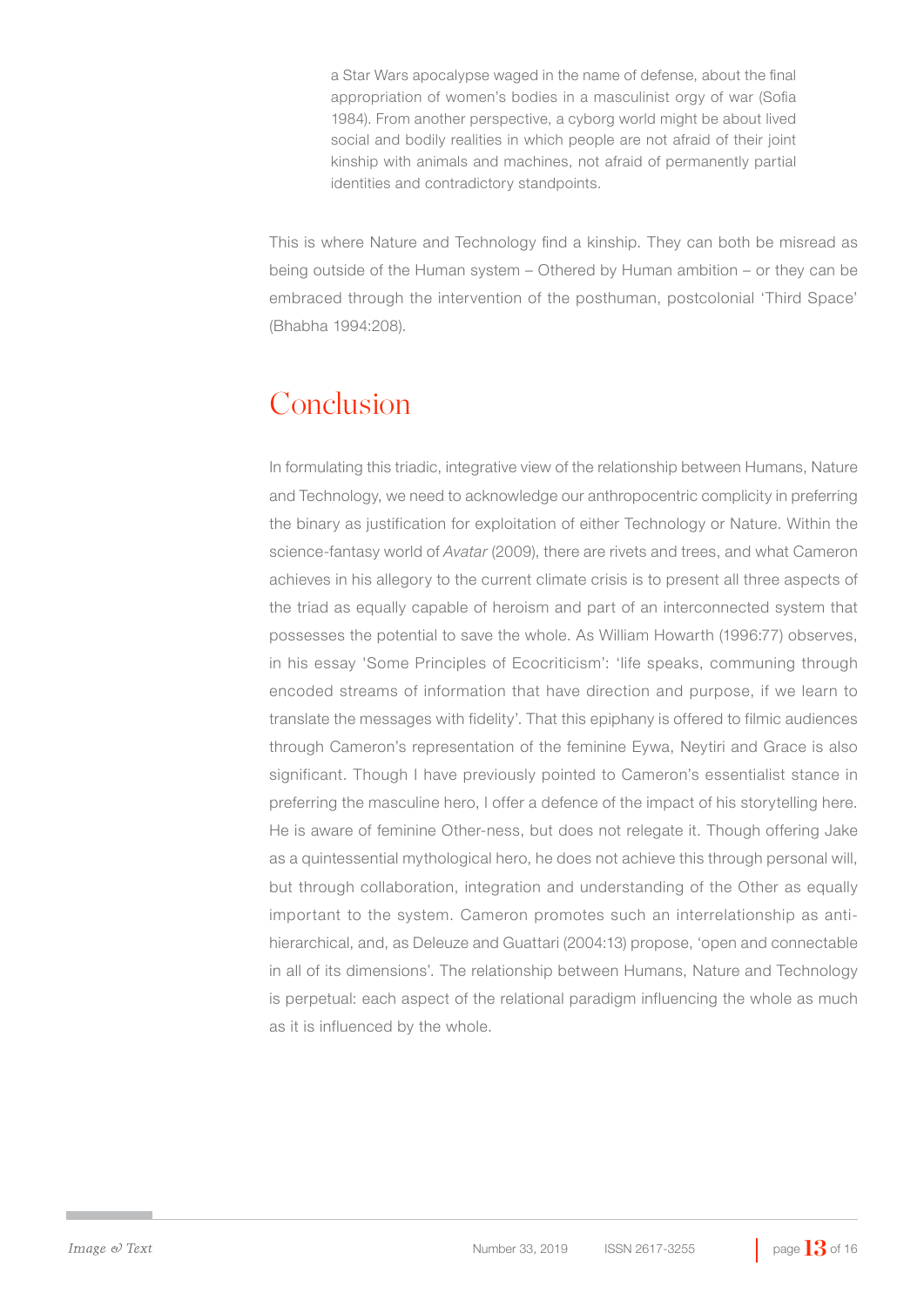## **Notes**

- 1. I have capitalised Humanity/Human, Nature and Technology because I regard them as significant contributors to the cinematic narrative that is under scrutiny here.
- 2. There are further points of interest relating to the connection between Nature and the notion of home, predominantly because the Greek word for home, '*oikos*', is also the root word for 'ecology'. German naturalist Ernst Haeckel makes the connection more explicit in his work *Generelle Morphologie der Organismen. Allgemeine Grundzige der organischen Formen- Wissenschaft, mechanisch begriindet durch die von Charles Darwin reformirte Descendenz-Theorie* (1866). The most accurate English translation of this may be found in Robert C. Stauffer's article, 'Haeckel, Darwin, and Ecology' (1957).
- 3. Cameron directed the first and second films in the *Terminator* franchise, and so I am referring specifically to these two films as setting a precedent for future films in the franchise.

#### **REFERENCES**

- Barad, K. 2006. *Meeting the universe halfway: Quantum physics and the entanglement of matter and meaning*. Durham: Duke University Press.
- Barker, KL (ed). 1991. *The NIV Study Bible*. London: Hobber & Stoughton.
- Beckett, S. 1965. *Waiting for Godot*. London: Faber & Faber.
- Beekes, RSP. 2009. *Etymological dictionary of Greek*. Leiden: Brill.
- Berman, M. 1981. *The reenchantment of the world.* Ithaca: Cornell University Press.
- Bhabha, HK. 1994. *The location of culture.* New York: Routledge.
- Bourdeau, PH. 2004. The man-nature relationship and environmental ethics. *Journal of Environmental Radioactivity* 72(1-2):9-15.
- Cameron, J (dir) & Hurd, GA (prod). 1984. *The Terminator*. [Film]. Pacific Western Productions.
- Cameron, J (dir & prod). 1991. *Terminator 2: Judgment Day.* [Film]. Pacific Western Productions.
- Cameron, J (dir) & Landau, J (prod). 2009. *Avatar*. [Film]. 20th Century Fox.
- Campbell, J. 2004. *The Hero with a Thousand Faces.* Princeton: Princeton University Press.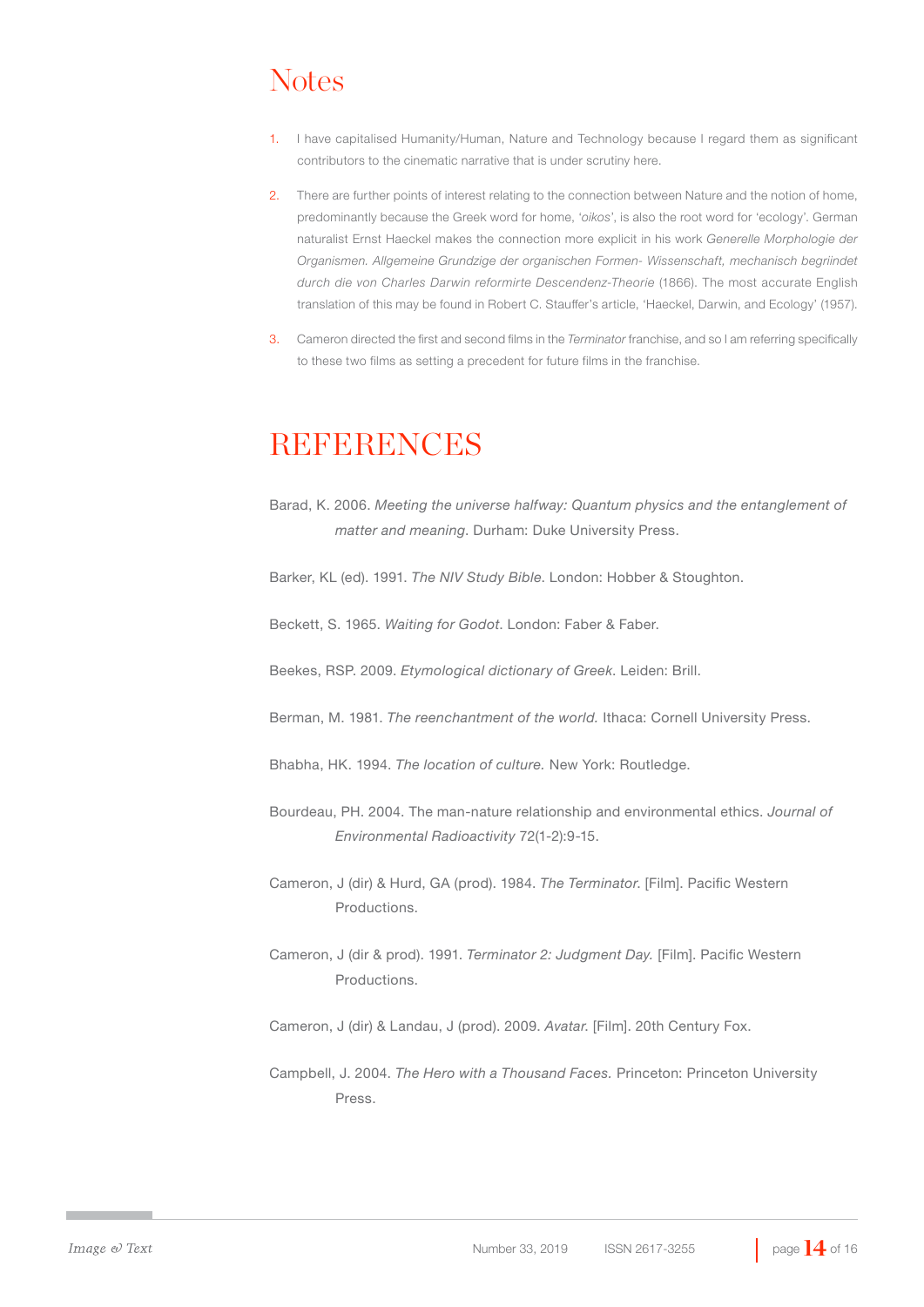- Chalquist, C. 2018. A folklore of hope: Storytelling for a reenchanted world. Paper presented at *The Anthropocene and Beyond: Towards a Shared Narrativity in Interdisciplinary Research*, 29 May – 1 June 2018, Hong Kong Shue Yan University.
- Deleuze, G & Guattari, F. 2004. *A Thousand Plateaus: Capitalism and Schizophrenia.*  (translated by B Massumi). London: Continuum.
- Haraway, DJ. 2016. *Manifestly Haraway.* Minneapolis: University of Minnesota Press.
- Hesiod. 2018. *Works and days.* Ann Arbor: Charles River Editors.
- Howarth, W. 1996. Some Principles of Ecocriticim, in *The ecocritical reader: Landmarks in literary ecology*, edited by C Glotfelty & H Fromm. Athens: The University of Georgia Press:69-89.
- Julien, N (ed). 2012. *The mammoth book of lost symbols: A dictionary of the hidden language of symbolism*. London: Constable & Robinson Ltd.
- Jung, C. 1964. *Man and his symbols*. New York: Anchor Press.
- McG (dir) & Anderson, D., Borman, M., Kubicek, V. and Silver, J. (prod). 2009. *Terminator Salvation.* [Film]. Warner Bros.
- Mulvey, L 1999. Visual Pleasure and Narrative Cinema, in *Film Theory and Introductory Readings*, edited by L Braudy & M Cohen. New York: Oxford University Press:833-844.
- Musson, AE & Robinson, E. 1989. *Science and Technology in the Industrial Revolution.*  Yverdon: Gordon & Breach.
- Rohrer, H. 2013. Science: Walking a Tightrope, in *Trust and Confidence in Scientific Research*, edited by G Hermerén, K Sahlin & N Sahlin. Stockholm: Kungl. Vitterhets Historie och Antikvitets Akademien: 11-15.
- Scott Littleton, C. 2005. *Gods, Goddesses, and Mythology: Volume 8*. New York: Marshall Cavendish.
- Skeat, WW. 2013. *An etymological dictionary of the English language*. Mineola: Dover Publications.
- Stauffer, RC. 1957. Haeckel, Darwin, and Ecology. *The Quarterly Review of Biology*  32(2):138-144.
- Tolkien, J R R 2000. *The letters of J.R.R. Tolkien*, edited by H Carpenter. New York: Houghton Mifflin.